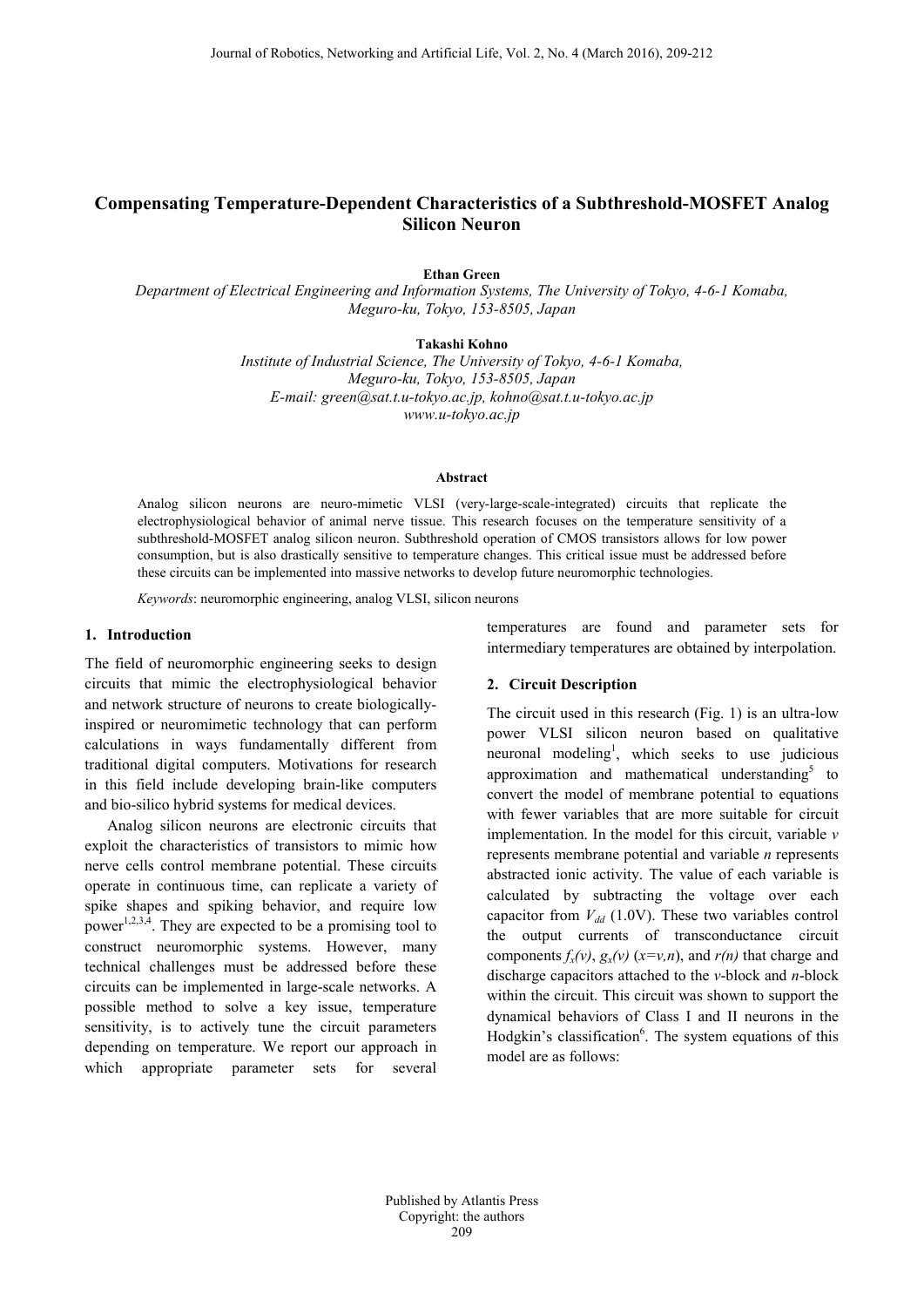

Fig. 1. Circuit block diagram of the silicon neuron circuit.

$$
C_{\nu} \frac{dv}{dt} = f_{\nu}(v) - g_{\nu}(v) + I_{av} - r(n) + I_{\text{stim}} \tag{1}
$$

$$
C_n \frac{dv}{dt} = f_n(v) - g_n(v) + I_{an} - r(n)
$$
 (2)

*Istim* is an external stimulus current, and *Iav* and *Ian* are constant currents. The current-voltage characteristics of the  $f_x(v)$ ,  $g_x(v)$   $(x=v,n)$ , and  $r(n)$  components are expressed by the following sigmoidal relationships:

$$
f_x(v) = M_x \bigg/ (1 + \exp(-\frac{\kappa}{U_T}(v - \delta_x))) \tag{3}
$$

$$
g_x(v) = I_0 \sqrt{\exp(\frac{\kappa}{U_T} \theta_x)} \left(1 + \exp(-\frac{\kappa}{U_T} (v - \theta_x)))\right)
$$
 (4)

$$
r(n) = I_0 \sqrt{\exp(\frac{\kappa}{U_T} \theta_r) / (1 + \exp(-\frac{\kappa}{U_T} (\nu - \theta_r)))}
$$
 (5)

 $I_0$  is the PMOS transistor off-current,  $U_T$  is the thermal voltage ( $\sim$ 26 mV at room temperature), and  $\kappa$  is the capacitive coupling ratio. Parameters  $M_x$ ,  $\theta_x$ ,  $\delta_x$  ( $x=v,n$ ), and  $\theta_r$  can be tuned by bias voltages applied to the circuit. All transistors are operated in the subthreshold regime. Figure 2 (a) shows a differential pair attached to a current mirror used for  $f_v(v)$  and  $f_n(v)$ . Figure 2 (b) shows the circuit used for  $g_v(v)$ ,  $g_n(v)$ , and  $r(n)$ . This circuit is a cascoded transistor with source degeneration and a detached bulk voltage.

This silicon neuron circuit includes a nullclinedrawing function which assists in the diagramming of a phase plane to evaluate the circuit's dynamical structure. For example, a sigmoidally shaped *n*-nullcline and cubic-shaped *v*-nullcline that cross at 3 distinct points yields Class I behavior in the Hodgkin's



Fig. 2. Circuit components. (a)  $f_v(v)$  and  $f_n(v)$ , (b)  $g_v(v)$ ,  $g_n(v)$ , and  $r(n)$ .



Fig. 3. Nullclines in Class I mode.

classification (Fig. 3). The points are characterized mathematically through analysis with nonlinear dynamics<sup>5</sup>.

The temperature sensitivity of this circuit originates in the intrinsic temperature sensitivity of MOSFETs in the subthreshold regime. Figure 4 illustrates periodic spiking behavior in the Class I mode in response to a 4 pA sustained stimulus over a narrow range of temperatures from 25 to 26.5°C. The stimulus begins at 0.2 seconds. As can be seen from the figure, the spiking frequency varies by temperature, and ceases at 26.5°C.

#### **3. Parameter Compensation by Interpolation**

In this work, we suppose a temperature sensitivity management algorithm in which the parameter voltages applied to the circuit are adjusted depending on the temperature. Such an algorithm will be used by simple on-chip components to control circuit parameters, thus complementing the low-power characteristics of the circuit. We examined an approach to finding appropriate parameter sets for each temperature which maintain the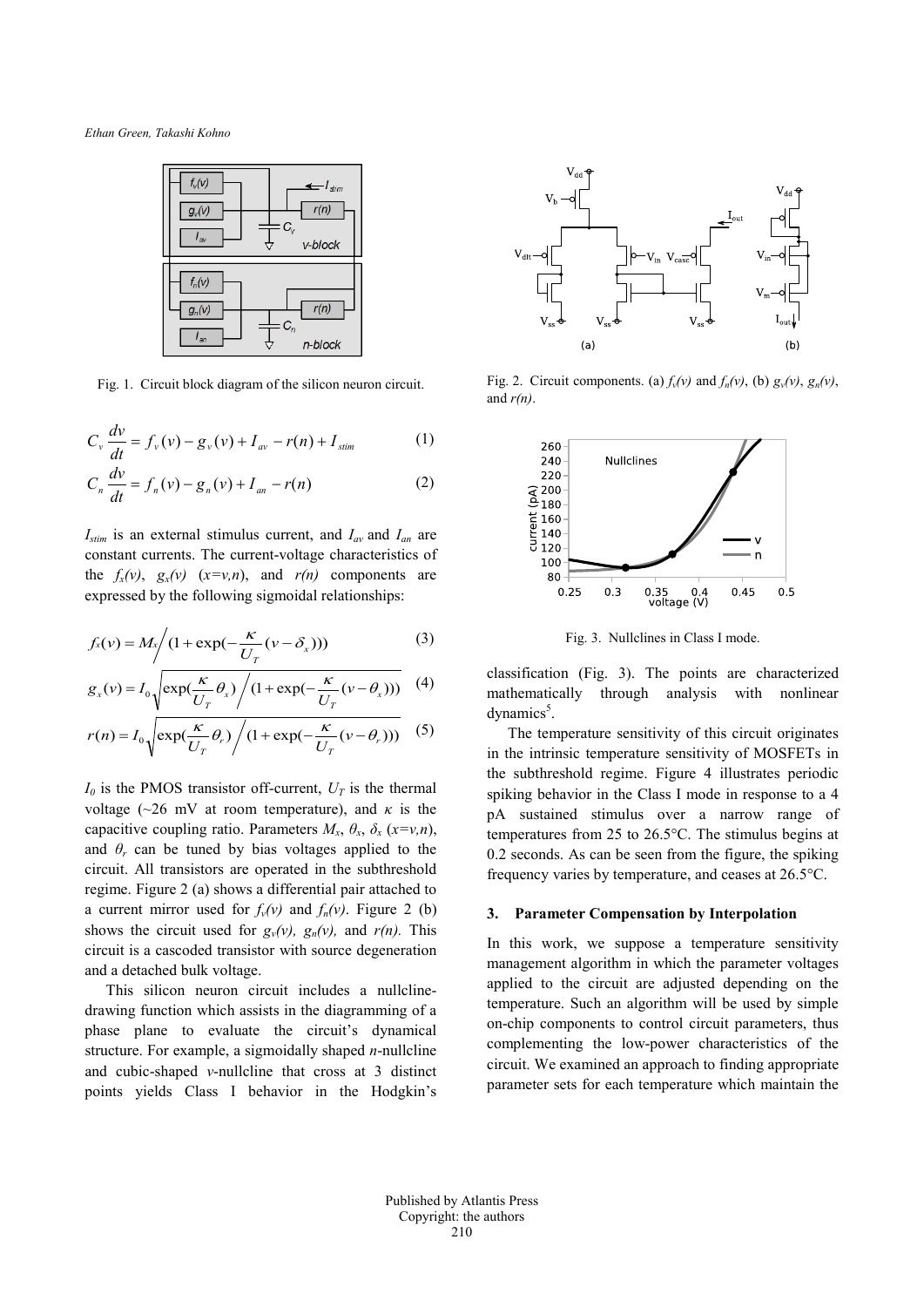

Fig. 4. Periodic spiking at different temperatures.

important characteristics of a neuron: spike frequency in response to sustained stimuli and the threshold pulse stimulus for spike generation.

First, circuit behavior was analyzed at 27°C and these results were considered the benchmark for operation at other temperatures. The data recorded included frequency response to 5 pA and 10 pA sustained stimuli, and the threshold current  $I_{th}$  of a pulse stimulus (500µs pulse width) required to generate an action potential. The *v* and *n*-nullclines were also plotted. Next, the circuit was simulated at 17, 22, 32, and 37°C. Selected circuit parameters were tuned to generate behavior that most closely matched the 27°C benchmark. The nullcline-drawing function was used extensively, with the conjecture that similarly shaped nullclines lead to similar circuit behavior. Finally, the tuned parameter sets were input into a script which interpolates functions from these data points and returns circuit parameter sets for any intermediary temperature. This procedure was performed with the Class I setting simulated by the Spectre circuit simulator.

#### **4. Simulation Results**

#### **4.1.** *Simple approach*

We selected 5 significant circuit parameters because exploring high-dimensional parameter space is inefficient. The tail current of the  $f_n(v)$  component, the bias voltages of the  $g_v(v)$  and  $r(n)$  components, and the constant current sources  $I_{av}$  and  $I_{an}$  were tuned with all other circuit parameters held constant. The  $g_n(v)$ component was turned off. Table 1 shows the best parameter sets which most closely replicated the benchmark behavior at each temperature. The bottom 3 rows of the table show the circuit behavior at each temperature. The script was then used to generate parameter sets for all intermediary temperatures in 0.5°C steps from 17 to 37°C. Parameters were rounded to the nearest 0.5 mV. These 42 parameter sets were then simulated with Spectre in their corresponding temperatures. The "simple" column in Table 2 summarizes the results. "Average % change" refers to the average percent difference from the benchmark behavior. Firing frequencies were relatively close to the benchmark behavior, with the exception of the 5 pA stimulus at 29°C which failed to fire. The threshold current showed a downward trend with higher values above 200 pA at lower temperatures and lower values around 140 pA at higher temperatures.

Table 1. Parameter sets with corresponding circuit behavior using the simple approach

| Temperature $(^{\circ}C)$ | 17    | 22    | 27    | 32    | 37    |
|---------------------------|-------|-------|-------|-------|-------|
| gv Vm (mV)                | 388   | 417   | 432   | 443   | 449.5 |
| fn $Vb$ (mV)              | 257   | 248   | 237   | 231   | 219   |
| Iav Vin (mV)              | 434   | 450   | 461   | 468.5 | 473.5 |
| Ian $V$ in $(mV)$         | 420   | 449.5 | 464.5 | 475   | 481.5 |
| $rn$ Vm $(mV)$            | 480.5 | 462.5 | 445   | 430   | 415   |
| $I_{th}$ (pA)             | 201   | 185   | 178.5 | 164   | 147   |
| 5 pA response (Hz)        | 16.3  | 15.8  | 15.1  | 15.7  | 18.5  |
| 10 pA response (Hz)       | 39    | 38.8  | 36.2  | 38.7  | 39.4  |

Table 2. Analysis of interpolation results

|                                         | simple        | full          |  |
|-----------------------------------------|---------------|---------------|--|
| 5 pA stim average freq. (Hz)            | 15.8          | 11.9          |  |
| 5 pA stim average % change              | 5.2           | $-9.3$        |  |
| 5 pA stim frequency range (Hz)          | $3.7 - 27.1$  | $2.4 - 26.1$  |  |
| 10 pA stim average freq. (Hz)           | 38.7          | 35.5          |  |
| 10 pA stim average % change             | 6.8           | $-0.6$        |  |
| 10 pA stim freq. range (Hz)             | $34.6 - 43.2$ | $26.8 - 40.4$ |  |
| Average threshold current $I_{th}$ (pA) | 172           | 185.4         |  |
| Average $I_{th}$ % change               | $-3.6$        | $-0.1$        |  |
| $I_{th}$ range (pA)                     | $115.5 - 216$ | $131 - 303.5$ |  |